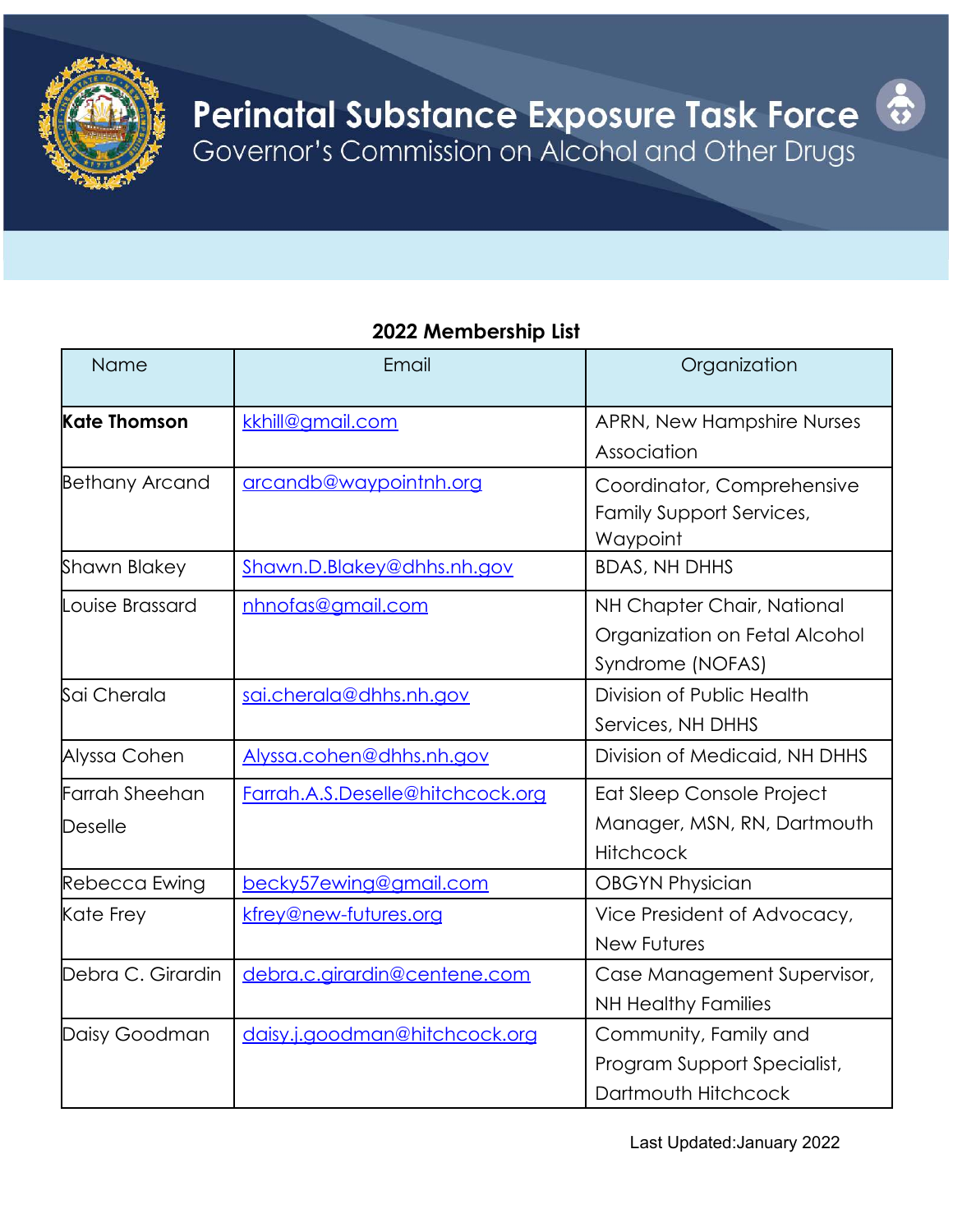

## **Perinatal Substance Exposure Task Force** Governor's Commission on Alcohol and Other Drugs



Last Updated:January 2022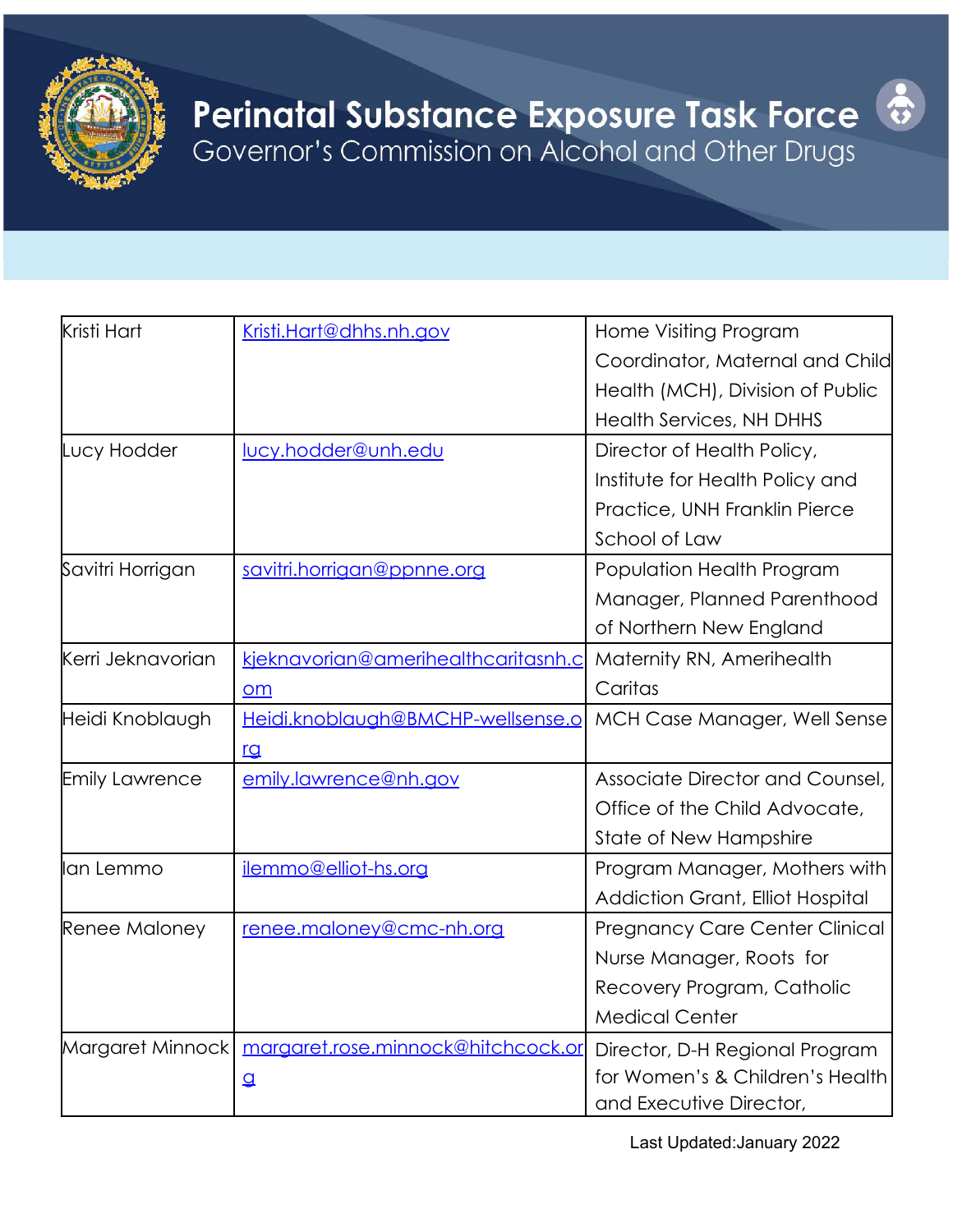

## **Perinatal Substance Exposure Task Force** Governor's Commission on Alcohol and Other Drugs